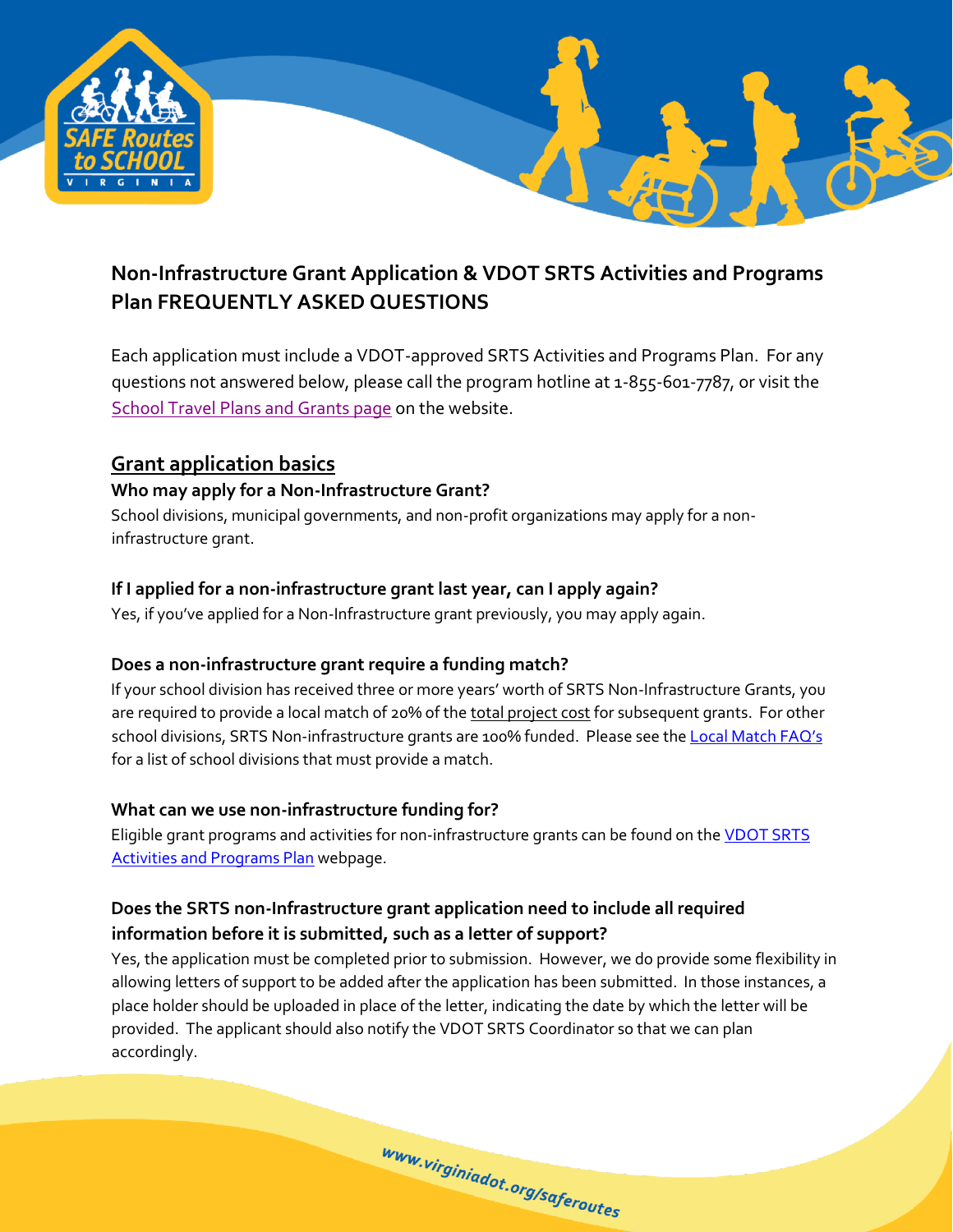

## **SRTS Activities and Programs Plan**

#### **What is a SRTS Activities and Program Plan?**

The Virginia SRTS Activities and Programs Plan is a written document that outlines a school community's intention for enabling and encouraging students to engage in active transportation as they travel to and from school. It's a great way to organize programs and projects, people, etc., in support of SRTS. Once complete, it also serves as a legacy document for new people becoming part of the school's SRTS program.

## **Is the SRTS Activities and Programs Plan the same as the Non-Infrastructure grant application?**

No, the two are different, but related. Each non-infrastructure grant requires a VDOT-approved SRTS Activities and Programs Plan. The Plan is included in the full grant application and provides much of the information needed to complete the grant application. In the period leading up to the application deadline, we provide an opportunity for applicants to have their APPs reviewed by the VDOT SRTS team. Dates for APP reviews will be posted along with the other application deadline at the start of the each grant application cycle.

#### **Is a SRTS Activities and Program Plan required for a non-infrastructure grant application?**

Yes, a non-infrastructure grant application must include a VDOT-approved SRTS Activities and Programs Plan. In fact, the Plan must be completed and approved in order to be eligible to apply for a SRTS non-infrastructure grant. The Plan is included in the full grant application and provides much of the information needed to complete the grant application.

## **What does the grant application require that is not in the SRTS Activities and Programs Plan?**

The non-infrastructure grant application requires a detailed cost estimate, description of proposed activities and other details specific to implementation that are not included in the APP.

www.virginiadot.org/saferoutes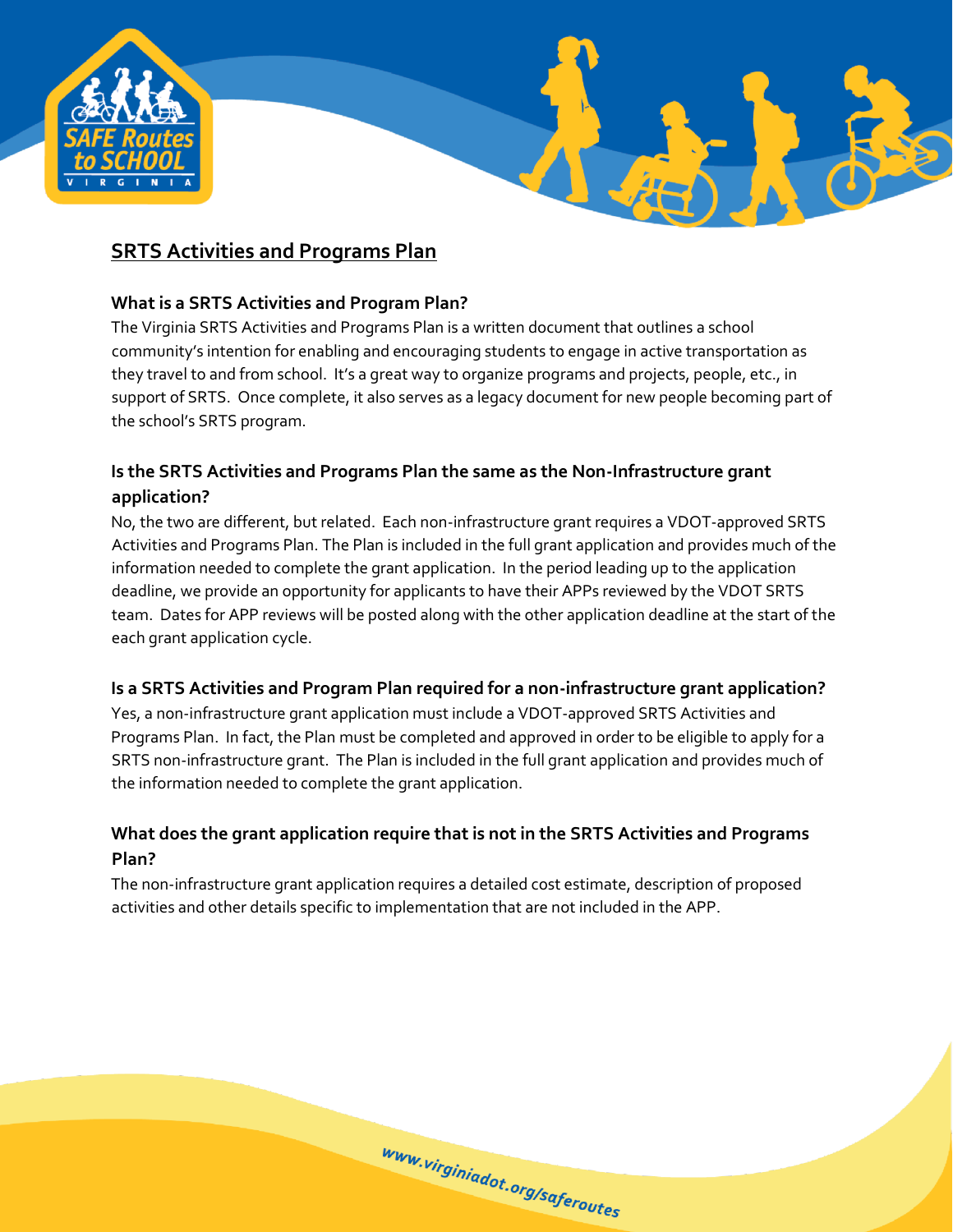

#### **Is there a Reference Guide or Template for the SRTS Activities and Programs Plan?** There are both, and they are available for download on the Virginia SRTS website. They can both be found under the Application Information section on th[e Non-Infrastructure Grants webpage.](http://www.virginiadot.org/programs/srsm_srts_activities_and_programs_plan_app_for_non-infrastructure_grantsactivities_and_programs_plan_non-infrastructure_act.asp) The Reference Guide is a pdf document and the SRTS Activities and Programs Plan template is a Word document. The template is fairly easy to use; just complete the information and plans for your school in

the space provided. You can use a different format if you prefer, but all the elements in the template must be included in whatever format you use. Be sure to include photos and graphics to provide visual explanations of what you describe in the SRTS Activities and Programs Plan.

# **Specific questions**

## **If I am creating a SRTS Activities and Programs Plan for multiple schools, do I need to fill out sections 3, 4, & 5 for each school?**

If your plan covers more than ten schools, you may fill out sections 3, 4, & 5 for all schools, cumulatively. This approach is useful if you plan to implement SRTS projects division wide.

Alternatively, if your SRTS APP is for the entire school division, but there are plans to implement specific projects in only a few schools, you may want to fill out sections 3, 4, & 5 for those few schools as well as filling out the sections cumulatively for all the schools in your plan.

If your plan is for fewer than ten schools, you'll need to complete sections 3, 4, & 5 for each school.

# **Can I organize my SRTS Activities and Programs Plan by school instead of by section?**

Our preference is to see the overall approach to your SRTS program, so we strongly suggest leaving the APP grouped by section. This also allows our scoring team to easily find all of the information needed to provide a fair score for your APP as part of your grant application.

# **The SRTS Activities and Programs Plan requires a SRTS Team, if we are applying for more than one school do we need an SRTS Team for each school?**

www.virginiadot.org/saferoutes

No, the SRTS Team should cover all of the schools in your plan.